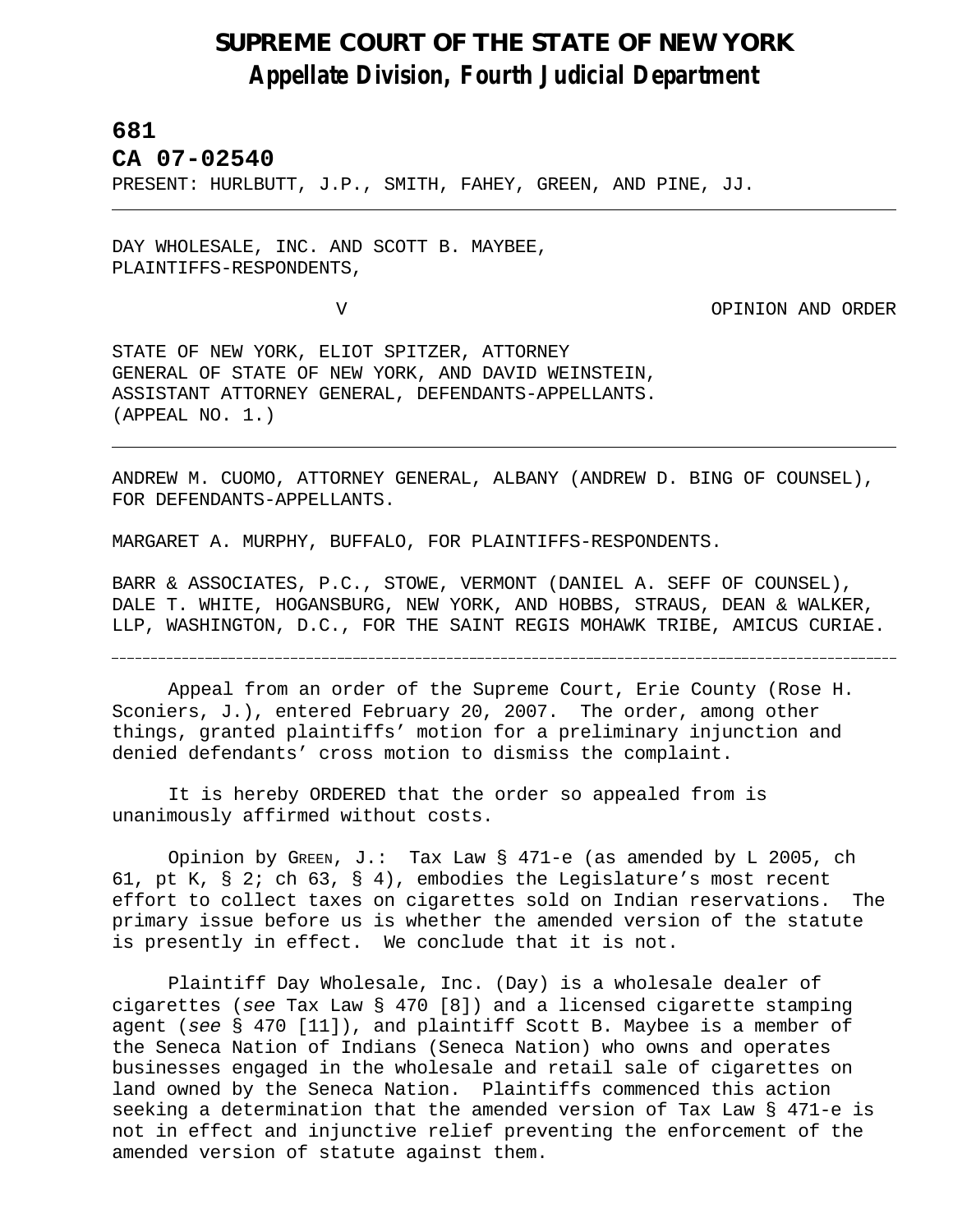Pursuant to Tax Law § 471 (2), the ultimate liability for the cigarette tax falls on the consumer, but the cigarette tax is advanced and paid by agents such as Day through the use of tax stamps (*see* § 473). The tax applies to "all cigarettes possessed in the state by any person for sale, except that no tax shall be imposed on cigarettes sold under such circumstances that this state is without power to impose such tax" (§ 471 [1]). Those circumstances pertain only to some of the cigarettes sold on Indian reservations. The amended version of Tax Law § 471-e is designed to serve dual goals, i.e., providing for the collection at the wholesale level of cigarette tax from non-Indians or Indians purchasing cigarettes off of their own reservation and exempting from the cigarette tax purchases made by qualified Indian consumers. In furtherance of the first goal, the statute mandates that "all cigarettes sold on an Indian reservation to non-members of the nation or tribe or to non-Indians shall be taxed, and evidence of such tax will be by means of an affixed cigarette tax stamp" (§ 471-e [1] [a]). In furtherance of the second goal, the statute creates a procedure enabling qualified Indians to purchase cigarettes for their "own use or consumption exempt from cigarette tax on their nations' or tribes' qualified reservations" (*id.*). Thus, with respect to the second goal, the statute provides for the distribution of Indian tax exemption coupons to Indian nations or tribes based upon a determination by the Department of Taxation and Finance (Department) of "probable demand of the qualified Indians on such nation's or tribe's qualified reservation plus the amount needed for official nation or tribal use" (§ 471-e [2] [b]). "A reservation cigarette seller [may] present such Indian tax exemption coupons to a wholesale dealer . . . in order to purchase stamped cigarettes exempt from the imposition of the cigarette tax. Qualified Indians may purchase cigarettes from a reservation cigarette seller exempt from the cigarette tax even though such cigarettes will have an affixed cigarette tax stamp" (§ 471-e [1] [b]). Subdivision (2) (c) of section 471-e prescribes both the form of the Indian tax exemption coupons and the information to be included thereon. Subdivision (3) of that section addresses the use of such coupons by an Indian nation, tribe or reservation cigarette seller to make purchases of cigarettes without payment of the cigarette tax. Subdivision (4) permits a wholesale dealer to seek a refund of a cigarette tax paid but not collected because the wholesale dealer accepted an Indian tax exemption coupon from its purchaser.

The Legislature provided that the amended version of Tax Law § 471-e

> "shall take effect March 1, 2006, provided that any actions, rules and regulations necessary to implement the provisions of [the statute] on its effective date are authorized and directed to be completed on or before such date."

The Department, however, did not take any action or promulgate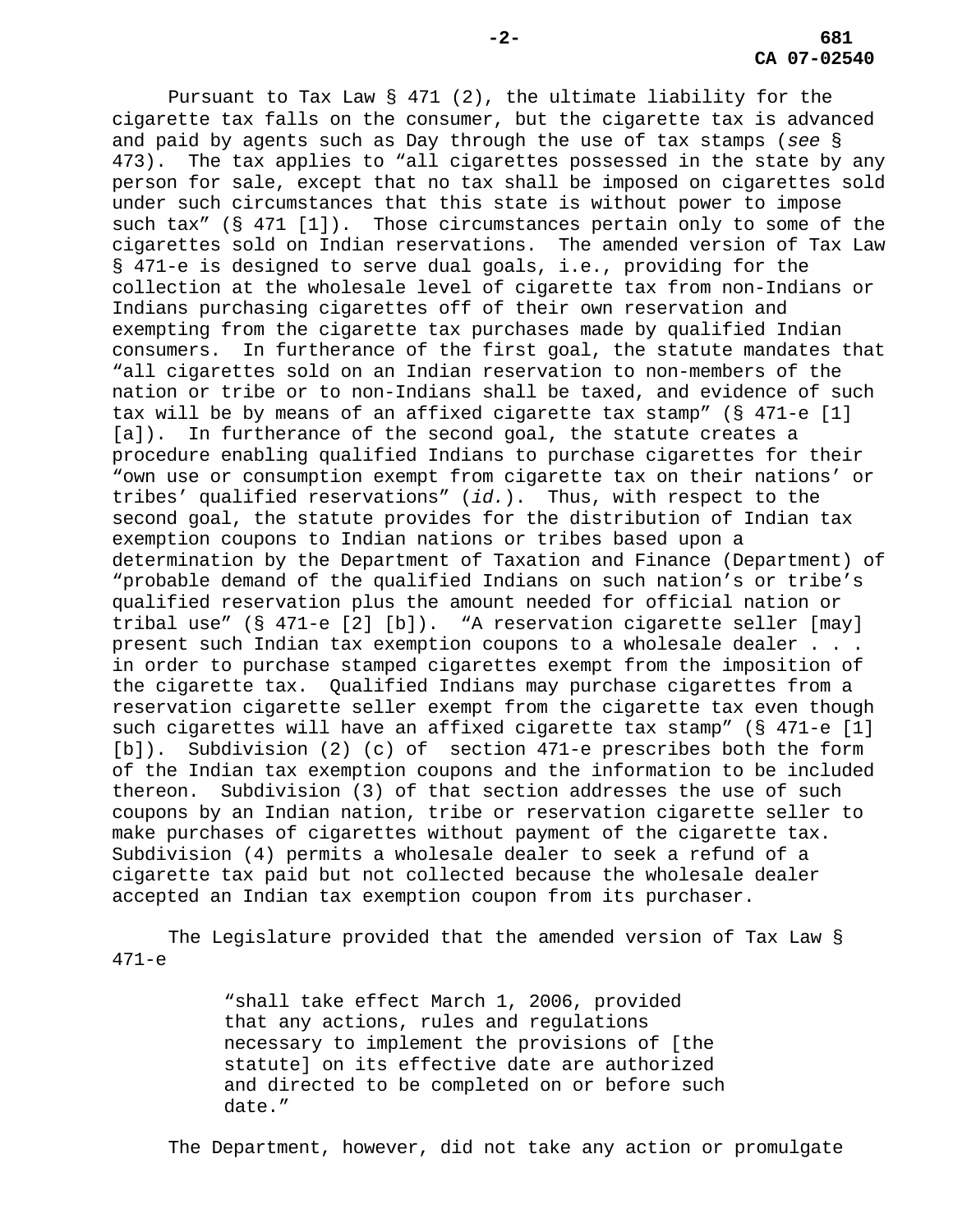any rules or regulations necessary to implement the statute on or before March 1, 2006. Rather, on March 16, 2006, the Department issued an advisory opinion setting forth its position that, consistent with its longstanding policy of forbearance (*see generally Matter of New York Assn. of Convenience Stores v Urbach*, 275 AD2d 520, 522-523, *appeal dismissed* 95 NY2d 931, *lv denied* 96 NY2d 717, *cert denied* 534 US 1056), it would not begin enforcement of the statute on March 1, 2006. Despite the Department's position, defendant Attorney General of the State of New York (Attorney General) concluded that the amended version of the statute was effective and subject to enforcement as of March 1, 2006. Based on the Attorney General's conclusion, defendant Assistant Attorney General sent a letter to Philip Morris and other cigarette manufacturers advising them that Day and other wholesale cigarette dealers were continuing to sell unstamped cigarettes to Indian reservations "in direct violation" of the amended version of Tax Law § 471-e, and warning them that such sales were a matter of "significant concern" to the Attorney General. Philip Morris responded by suspending sales to Day until Day provided assurances to Philip Morris and the Attorney General that it would not sell unstamped Philip Morris cigarettes to Indian reservations or, alternatively, until defendant State of New York (State) provided assurances that the sale of unstamped cigarettes on Indian reservations was not in violation of applicable laws.

After Philip Morris suspended sales to Day, plaintiffs commenced this action asserting that, until the Department takes the actions necessary to implement the amended version of Tax Law § 471-e, the amended version is not in effect. By plaintiffs' order to show cause "with temporary restraining order" signed by Supreme Court, the court enjoined defendants from taking any action to enforce the amended version of Tax Law § 471-e "until a determination is made as to whether or not this Law is in effect." Plaintiffs moved for a preliminary injunction and defendants cross-moved to dismiss the complaint. The court granted the motion, denied the cross motion and preliminarily enjoined defendants from enforcing the amended version of Tax Law § 471-e "until such time as the [Department] has adopted the necessary rules and regulations to implement the Indian Tax Exemption Coupon System and has distributed Indian tax exemption coupons to the recognized governing bodies" of specified Indian nations and tribes. We conclude that the order should be affirmed.

Contrary to defendants' contention, we conclude that the effective date clause expresses the Legislature's intent that the amended version of Tax Law § 471-e would become effective only in the event that "any actions, rules and regulations *necessary* to implement" its provisions were complete on or before March 1, 2006 (L 2005, ch 63, § 4 [emphasis added]). At a minimum, the actions, rules and regulations necessary for the implementation of the statutory scheme include the issuance of Indian tax exemption coupons. As defendants contend and plaintiffs correctly concede, there is no question that the Legislature intended to create a procedure that would permit the State to collect cigarette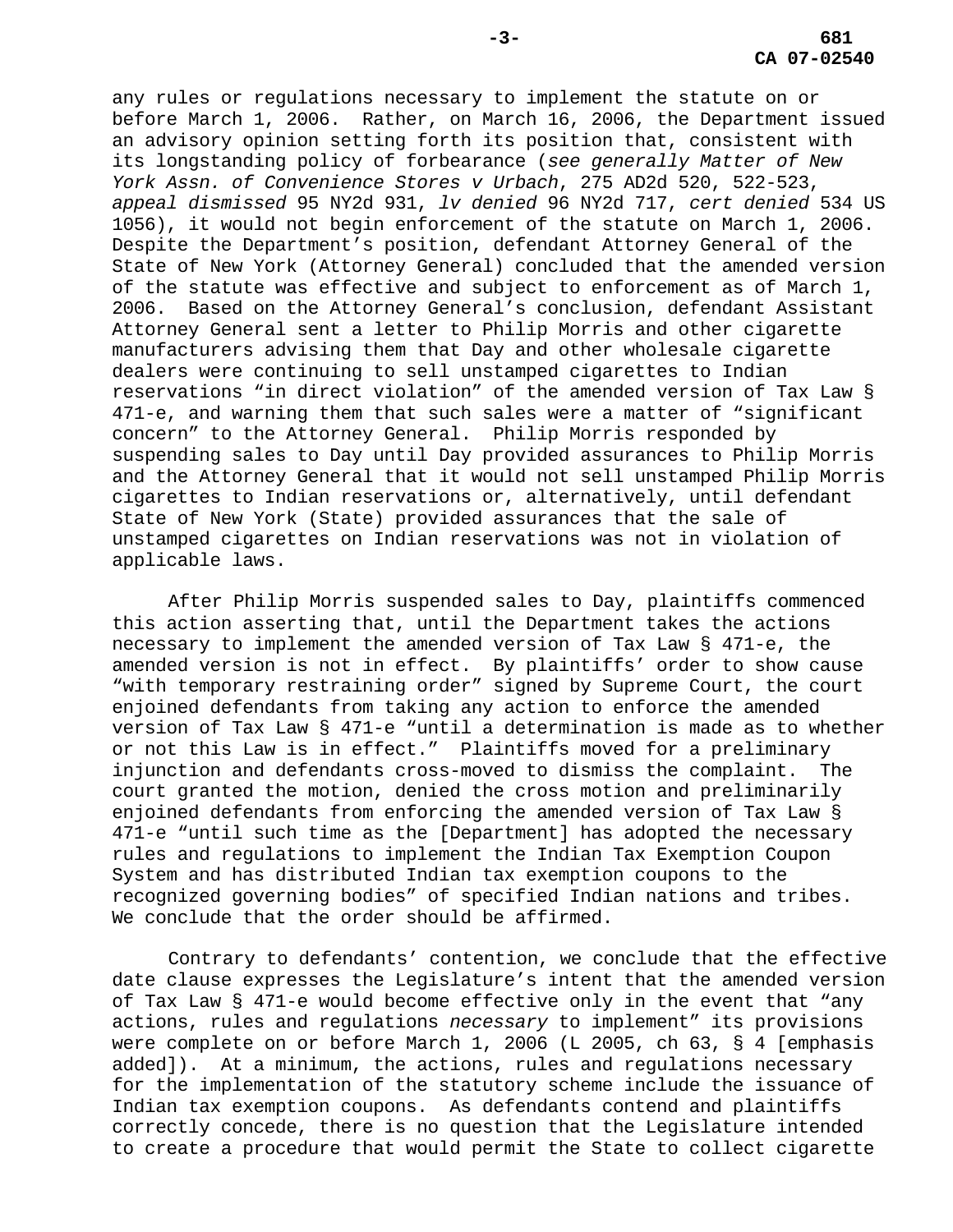taxes on reservation sales to non-Indians and non-members of the nation or tribe while simultaneously exempting from such tax reservation sales to qualified Indian purchasers. Because both aspects of the procedure must function simultaneously, the Legislature provided for a system utilizing Indian tax exemption coupons to distinguish taxable sales from tax-exempt sales. Without the coupon system in place, cigarette wholesale dealers and reservation cigarette sellers have no means by which to verify sales to tax-exempt purchasers. The Legislature recognized the necessity of the coupon system when it provided that the statute "shall take effect March 1, 2006, *provided that* any actions, rules and regulations *necessary to implement* the provisions of [the statute] on its effective date are authorized and directed to be completed on or before such date" (L 2005, ch 63, § 4 [emphasis added]).

Based on the necessity of the implementation of the coupon system to the functioning of the procedure set forth in the amended version of Tax Law § 471-e, we conclude that the effective date clause at issue in this case makes this case distinguishable from *N.Y.A.A.D., Inc. v State of New York* (1 NY3d 245), which contains a similar clause in the legislation at issue therein, i.e., the Airbag Safety and Anti-theft Act (Act) (L 1996, ch 161). Pursuant to the Act, as of March 1, 1998 (later extended to March 1, 1999), a vehicle airbag could be replaced only with a new airbag or a salvaged airbag "certified according to standards established by a nationally recognized testing, engineering and research body approved by the commissioner [of Motor Vehicles] in consultation with the superintendent of insurance" (Vehicle and Traffic Law § 415-c [2]; *see* § 398-d [6] [e]). The effective date clause of the Act provides in pertinent part that the Act would "take effect immediately, provided, that . . . the commissioner of motor vehicles shall promulgate such rules and regulations as are necessary to implement the provisions of [the A]ct on or before January 1, 1997" (L 1996, ch 161, § 11). There were no standards established by a nationally recognized body for the use of salvaged airbags prior to March 1999, and the Commissioner of Motor Vehicles failed to promulgate any rules or regulations necessary to implement the Act (*see N.Y.A.A.D.*, 1 NY3d at 247). After reviewing the language and legislative history of the Act, the Court of Appeals concluded that the Legislature's intent was to ensure public safety and to discourage airbag theft by permitting the replacement of airbags only with new airbags or salvaged airbags meeting certification standards (*id.* at 249-250). In light of that legislative intent, the Court further concluded that the failure of the Commissioner of Motor Vehicles to promulgate rules and regulations pertaining to the use of salvaged airbags did not void the Act (*id.* at 249).

Based on the language and intent of the amended version of Tax Law § 471-e in the instant case, however, we are compelled to conclude that the amended version of the statute is effective only in the event that the Department takes certain actions with respect to the distribution and use of Indian tax exemption coupons and promulgates rules and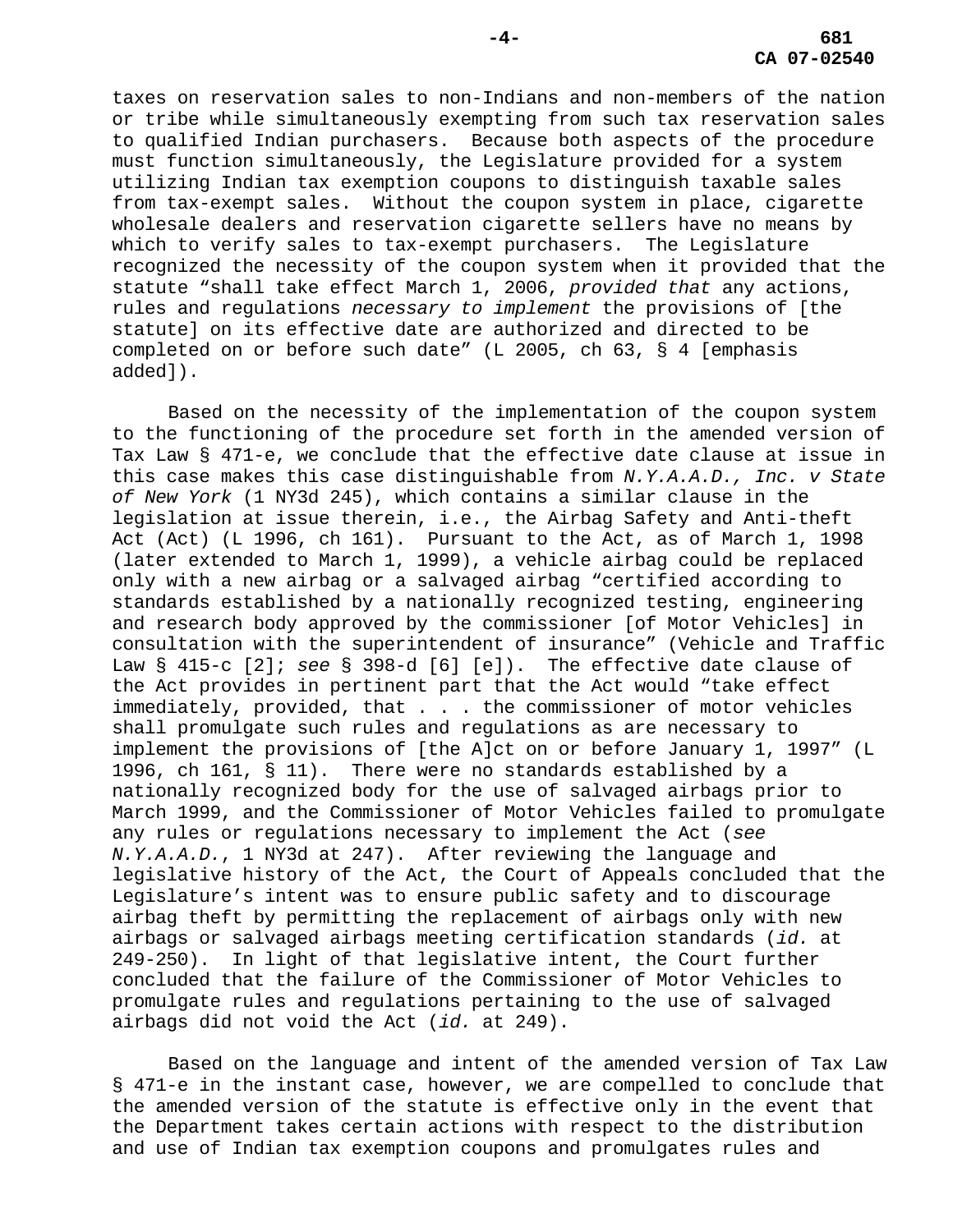regulations necessary to implement its provisions. The procedure envisioned by the Legislature cannot function in the absence of those actions. Indeed, the statute expressly requires that the Department "*shall* provide Indian nations and tribes within this state with Indian tax exemption coupons" (§ 471-e [1] [b] [emphasis added]). It further expressly provides that such coupons "*shall* be provided to the recognized governing body of each Indian nation or tribe to ensure that each Indian nation or tribe can obtain cigarettes upon which the tax will not be collected that are for the use or consumption by the nation or tribe or by the members of such nation or tribe" (§ 471-e [2] [a] [emphasis added]). In addition, a reservation cigarette seller may purchase cigarettes without paying the cigarette tax by providing a wholesale dealer with Indian tax exemption coupons (§ 471-e [3] [c] [ii]; [d]), and a wholesale dealer may file a claim for a cigarette tax refund based upon its acceptance of Indian tax exemption coupons (§ 471-e [4]). In sum, unlike the Act at issue in *N.Y.A.A.D*., the amended version of Tax Law § 471-e cannot become effective absent certain actions, rules and regulations necessary to implement it, and it is undisputed that there have been no such actions taken or rules and regulations promulgated by the Department. No Indian tax exemption coupons have been printed or issued, and no determination has been made by the Department with respect to the probable demand for or proper distribution of such coupons.

Defendants contend that Indian tax exemption coupons are not necessary to effectuate the Legislature's goals of taxing cigarettes sold on reservations to non-Indians and non-members of the tribe or nation while ensuring tax-exempt sales to qualified Indian purchasers because refunds are available for cigarette taxes paid in connection with such tax-exempt sales. We reject that contention, inasmuch as the relevant provisions of the Tax Law do not support it. Pursuant to section  $471-e(4)$ ,

> "[a] wholesale dealer . . . who has one or more Indian tax exemption coupons may file a claim for refund as provided for in section four hundred seventy-six of this article with respect to any cigarette tax previously paid on cigarettes it sold without collecting the tax because it accepted an Indian tax exemption coupon from its purchaser pursuant to this section."

Refunds pursuant to that section are available only to licensed wholesale dealers who are able to establish their claim with "one or more Indian tax exemption coupons" (*id*.). In support of their contention, defendants rely upon section 476, the more general refund provision in Tax Law article 20. That section provides for refunds in specified circumstances, including "whenever the commissioner of taxation and finance shall have determined that any tax imposed by this article shall have been paid in error" (§ 476). Neither that section